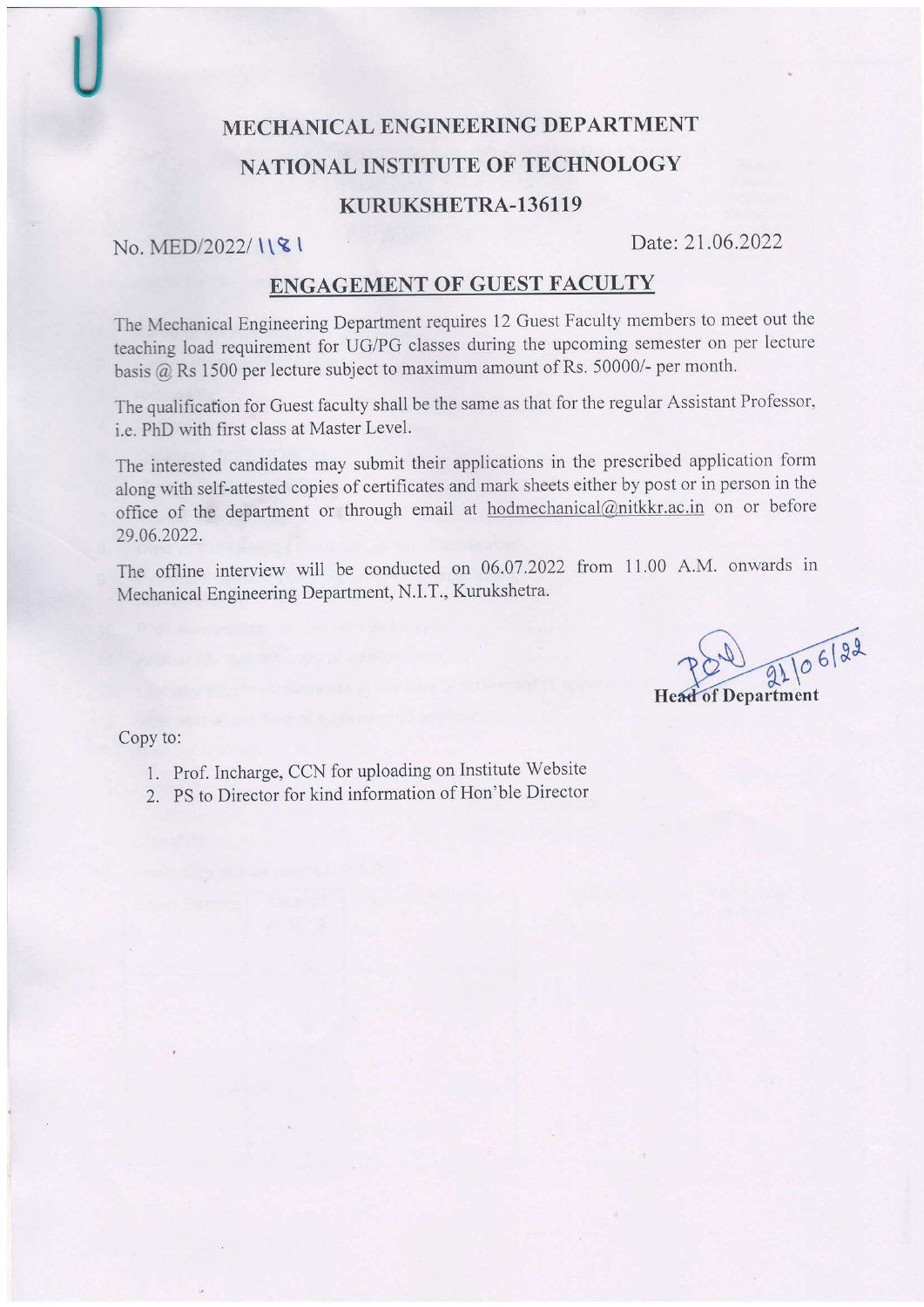

# NATIONAL INSTITUTE OF TECHNOLOGY KURUKSHETRA-136119

## **APPLICATION FORM**

Recent passport<br>size color<br>photograph<br>be affixed

Q

| 1.  |                                                                      |
|-----|----------------------------------------------------------------------|
| 2.  |                                                                      |
| 3.  |                                                                      |
| 4.  |                                                                      |
| 5.  |                                                                      |
| 6.  |                                                                      |
| 7.  |                                                                      |
| 8.  |                                                                      |
| 9.  | (attach copy of PPO)                                                 |
| 10. |                                                                      |
| 11. |                                                                      |
| 12. | Last pay drawn/emoluments at the time of retirement (if applicable): |
| 13. |                                                                      |
| 14. |                                                                      |
|     |                                                                      |
|     |                                                                      |
|     |                                                                      |

15. Particulars of Examination passed:

| Exam Passed | Year of<br>passing | <b>Board/ University</b> | Subjects | Percentage<br>of marks |
|-------------|--------------------|--------------------------|----------|------------------------|
|             |                    |                          |          |                        |
|             |                    |                          |          |                        |
|             |                    |                          |          |                        |
|             |                    |                          |          |                        |
|             |                    |                          |          |                        |
|             |                    |                          |          |                        |